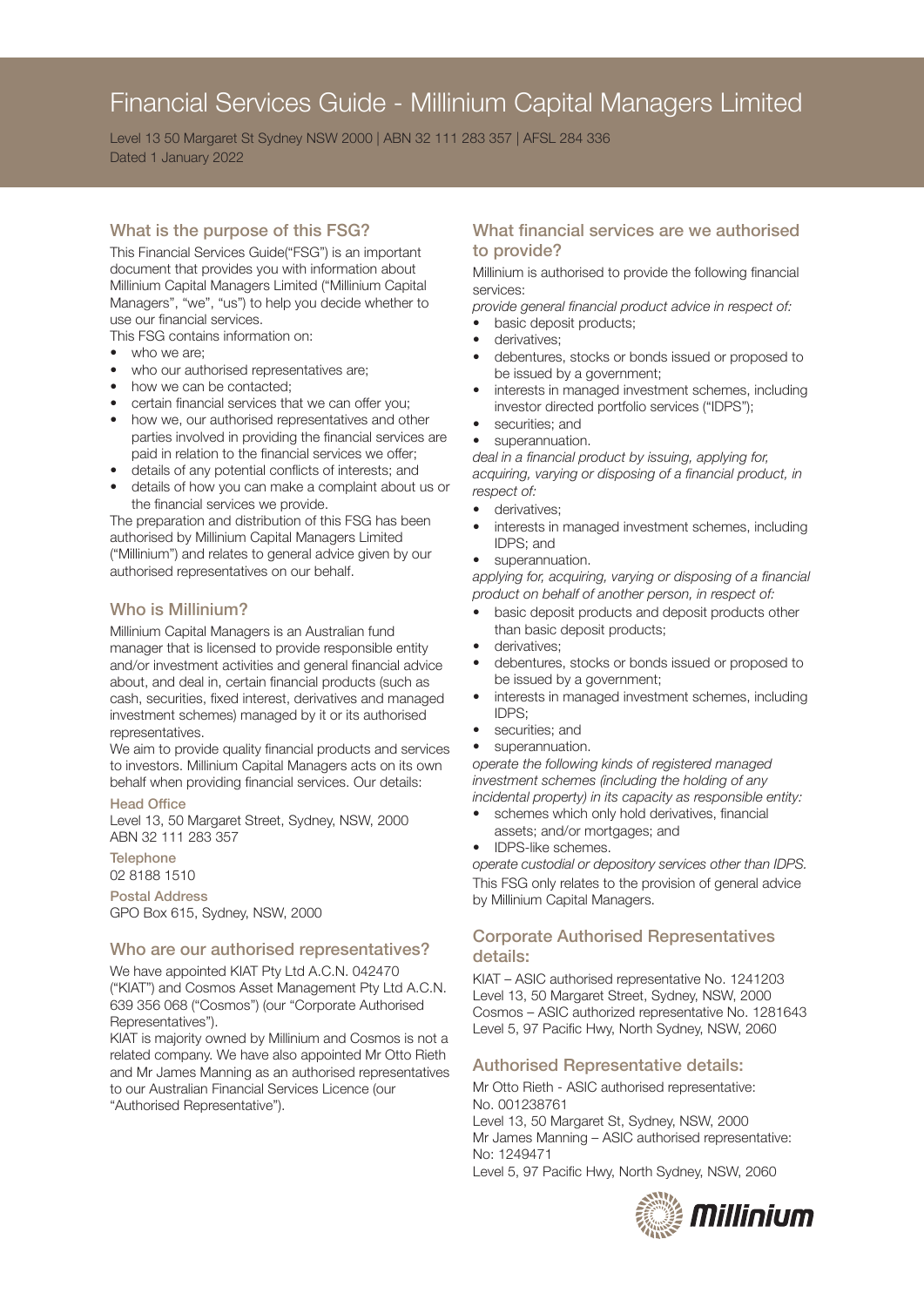#### Getting personal advice

Neither we nor any of our corporate authorised representatives can provide you with personal advice. Personal advice is advice that takes into account your objectives, financial situation and needs. Where you are referred to a financial planner for personal advice, they will make reasonable enquiries to understand your personal objectives, financial situation and needs. Their personal advice, and any relevant warnings, will be provided to you in their Statement of Advice ("SOA").

#### Investing

Millinium Capital Managers have appointed Jaga Asset Management Pty Ltd ("JAM") as the Investment Manager of the Jaga Alternative Income Fund. The Jaga Alternative Income Fund is an alternatives incomefocused managed investment scheme available to retail and wholesale investors. More details can be found at: www.jagaalternativeincome.com.au

#### **Remuneration**

All personnel that provide general advice on our behalf or our related companies in providing services are on contract to us and receive a salary or payments in accordance with their respective contracts. They may also receive a bonus but it is not related to the general advice they give you or the services they provide to us. None of us or them will receive any direct payment in relation to any general advice.

However, if an investor decides to invest in our or related company's products, we or they may receive fees in relation to that product. Those fees are set out in the PDS or IM for that product (provided when you invest in the product) or detailed in writing to you. These fees may change from time to time upon notification to investors pursuant to the Corporations Act 2001 (Cth) and/or any other relevant law. Our management fees in our products can range up to 2.00% per annum of funds under management.

Also, depending upon the type of product, we or our related companies may also receive upfront and/or ongoing fees, including for loan administration services or withdrawal fees as described in the PDS or IM (provided when you invest in the product) or as otherwise detailed in writing to you.

If you have a financial planner, you will receive a Statement of Advice from them that sets out the exact amount of fees, commissions and other benefits they will receive, as well as any conflicts of interest that may arise for any financial product recommendations.

All fees in the relevant PDS or IM and this FSG are expressed as inclusive of GST.

## Anti-money laundering

The Anti-Money Laundering and Counter Terrorism Financing Act 2006("AML/CTF Act") regulates financial services and transactions in a way that is designed to detect and prevent money laundering and terrorism financing. The AML/CTF Act is regulated by the Australian Transaction Reports and Analysis Centre

("AUSTRAC"). Under the AML/CTF Act, Millinium Capital Managers is required:

- to verify our investors' identities before providing services to them, and to re-identify them if we consider it necessary to do so;
- where a client supplies documentation relating to the verification of their identity, we must keep a record of this documentation for 7 years.

To ensure we comply with our obligations under the law, Millinium Capital Managers implements a number of measures and controls including identifying and monitoring investors.

## Reporting obligations to AUSTRAC

Millinium Capital Managers has certain reporting obligations pursuant to the AML/ CTF Act. The legislation prevents us from informing an investor that any such reporting has taken place. Where legally obliged to do so, we may disclose the information gathered to regulatory and/or law enforcement agencies, including AUSTRAC and to other bodies, if required by law.

Insurance and compensation arrangements as required by law and Australia Securities &

Investments Commission ("ASIC") policy, we have professional indemnity insurance and arrangements in place for compensating retail investor's if things go wrong. Our insurance and compensation arrangements comply with the law and ASIC policy.

Subject to the terms and conditions, the arrangements provide cover for civil liability resulting from Third Party claims concerning the professional services provided by us and our employees and representatives. Our insurance arrangements continue to provide coverage for past employees and representatives in respect of professional services performed while

## Your Questions Answered: Privacy and personal information

engaged by us.

Millinium and our related entities, will collect personal information from an investor when they apply for, and in the course of administering, any investment in a financial product we operate. This will include the personal information that an investor includes in the application form, as well as other personal information that is provided to us from time to time in connection with an investment.

Where possible, we will collect personal information directly from the investor or your agent.

However, it may be necessary for us to collect personal information about you from other sources for the purposes of verifying your identity

or otherwise conducting checks for the purpose of compliance with the AML/CTF Act (as described below). We use your personal information for the primary purpose of administering an investor's investment and conducting research and marketing to you. If we do not collect personal information from an investor, we